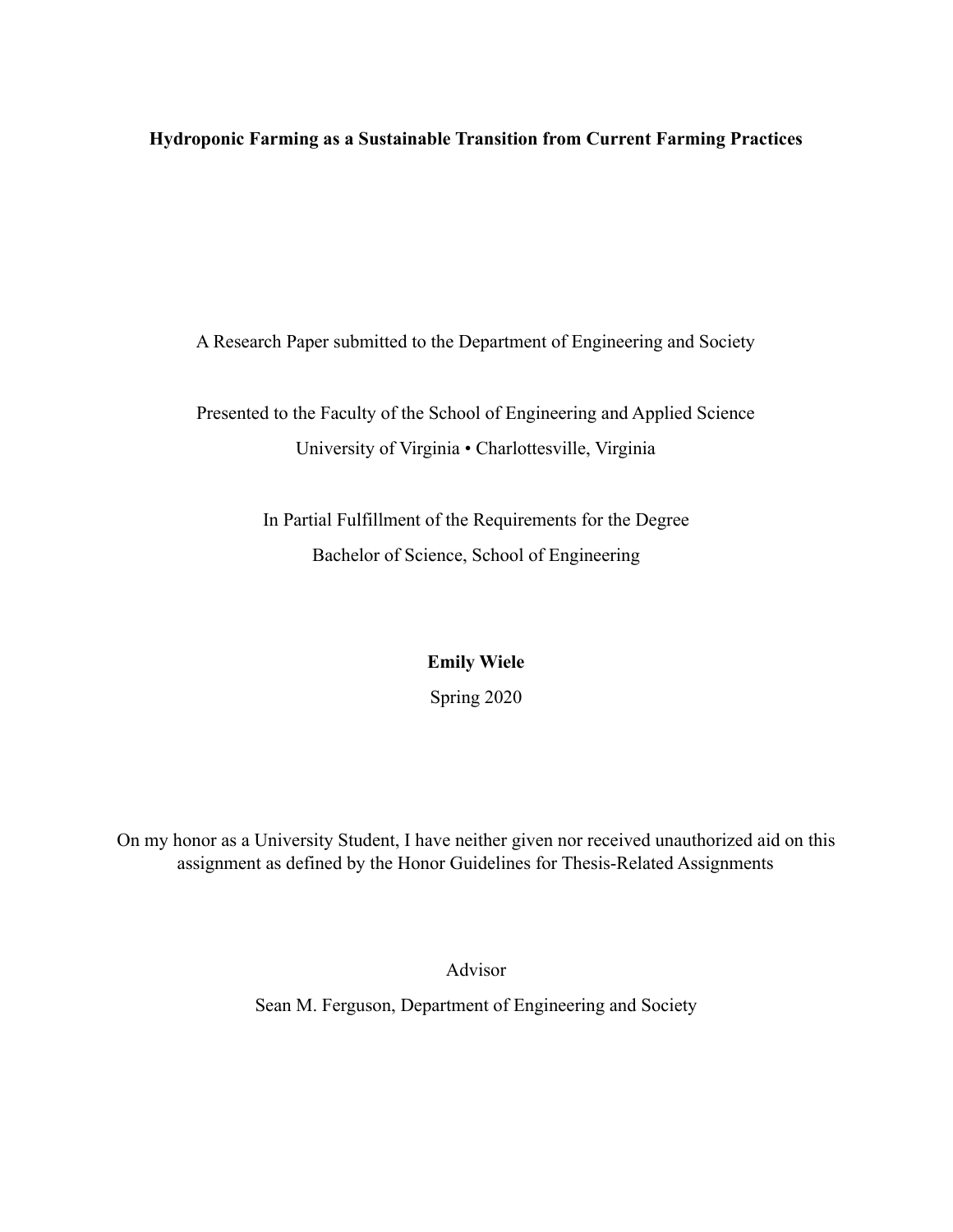### **STS Research Paper**

# **Introduction**

Population growth, urbanization, and climate change are all factors that are creating stress on crop cultivation. Global population is projected to reach 9.8 billion people and 68% of the population is projected to live in urban areas by 2050 (Boylan, 2020). The amount of fertile and arable land is expected to decrease significantly by that time. Rising global temperatures, changes in precipitation patterns, an increased frequency in droughts and heatwaves, sea-level rise, melting of sea ice and a higher risk of more intense natural disasters are all effects of climate change that will worsen with time (Porter). Conventional farming methods are unsustainable under these conditions, and the result is a rise in food insecurity faced by many groups across the world. Hydroponics refers to the cultivation of plants through a nutrient rich solution without the need for soil. The focus of my STS topic evaluates the potential of hydroponic farming to become the new conventional crop cultivation method. Hydroponic techniques have been around for thousands of years, the earliest examples dating back to Hanging Gardens of Babylon and the Floating Gardens of China (Espiritu, 2019). Today, hydroponic systems have evolved to grow plants faster, stronger, and healthier, and are used on limited commercial-scales as well as at-home food production by hobbyists. But why are hydroponics not more widely used or accepted? Though there have been efforts by companies and individuals to increase sustainable farming methods, more specifically, hydroponic growing systems, it just hasn't caught on yet. There is a large market for hydroponics, but there are still drawbacks which make it difficult to reach everyone. My STS will focus on where and why hydroponics have been successful and also where they fall short, and how perhaps in the future, society might transition to hydroponics as a more sustainable alternative to the current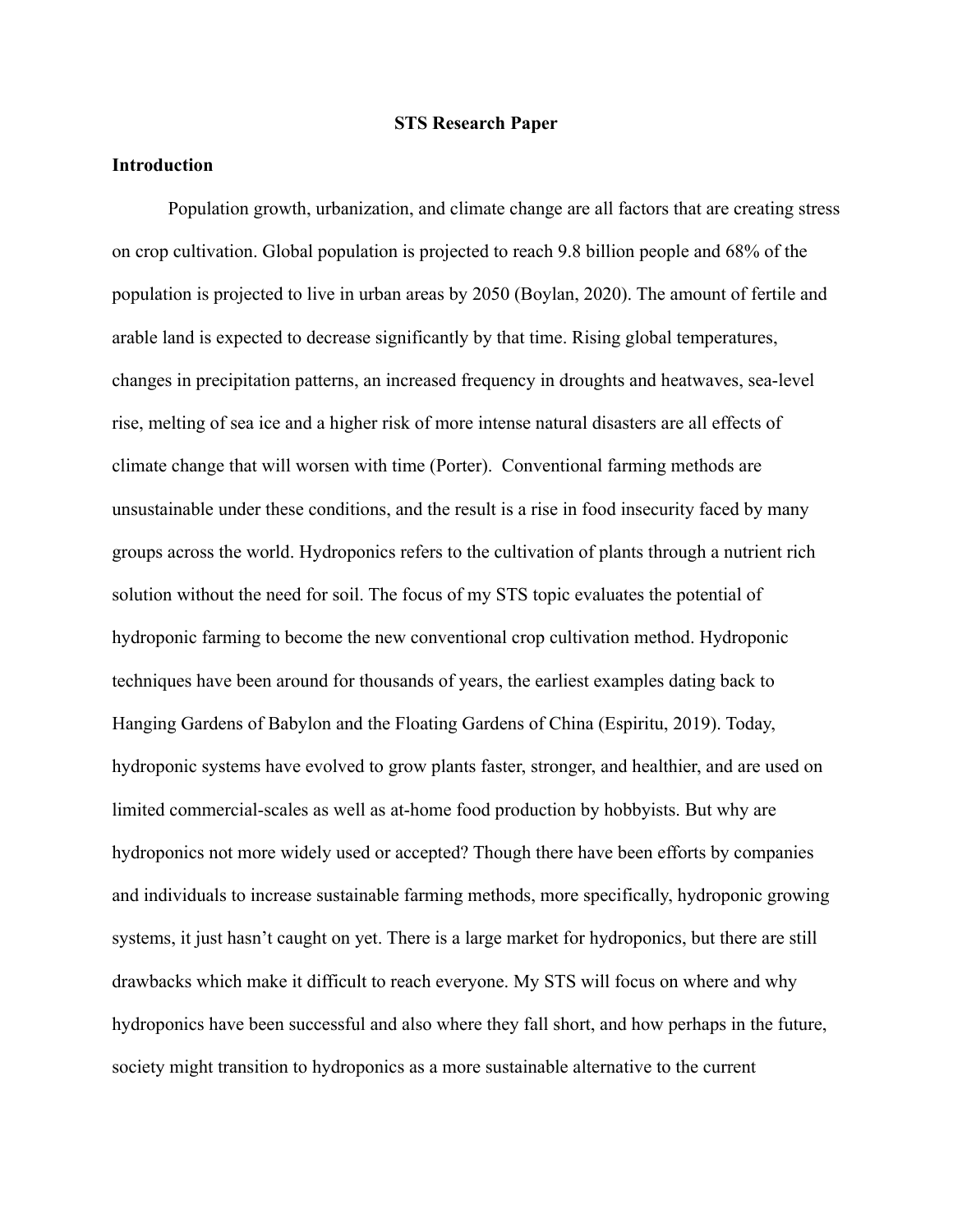agricultural regime. I will document various cases where hydroponic farming has already been implemented and other studies involving hydroponics, and through these case studies I will analyze the viability of hydroponics as a substitute or augmentation to the current farming methods.

# **Lit Review**

Sustainability transitions can be defined as "long-term, multi-dimensional, and fundamental transformation processes through which established socio-technical systems shift to more sustainable modes of production and consumption" (Markard, 2012). Using the sustainability transitions framework, this paper will assess why hydroponics have not been widely adopted by society, why they have worked within certain local settings and scenarios, and how, based on this information, hydroponic systems must change to become a potential large-scale alternative to current agricultural farming practices. In a related piece, Aravind Kundurpi notes that local governments "often are disengaged from encouraging [small and medium sized enterprises] to take on sustainability-oriented initiatives." He notes that the critical importance of intermediaries other than government entities is to "fill knowledge and resource gaps, and act as boundary spanners in an increasingly complex web of actors, actions, and sustainability driven goals" (Kundurpi, 2020). With this framework in mind, I will take lessons from small-scale hydroponic enterprises to try to find factors that will translate into successful larger-scale hydroponic farming and potentially initiate a transition to more sustainable agricultural modes of production and distribution infrastructure.

A large global and societal transition does not come easily or quickly, and there is not just one solution or technology that will initiate this change. The most pressing needs are those of the population facing the greatest food insecurity. As an extension of this idea, in his piece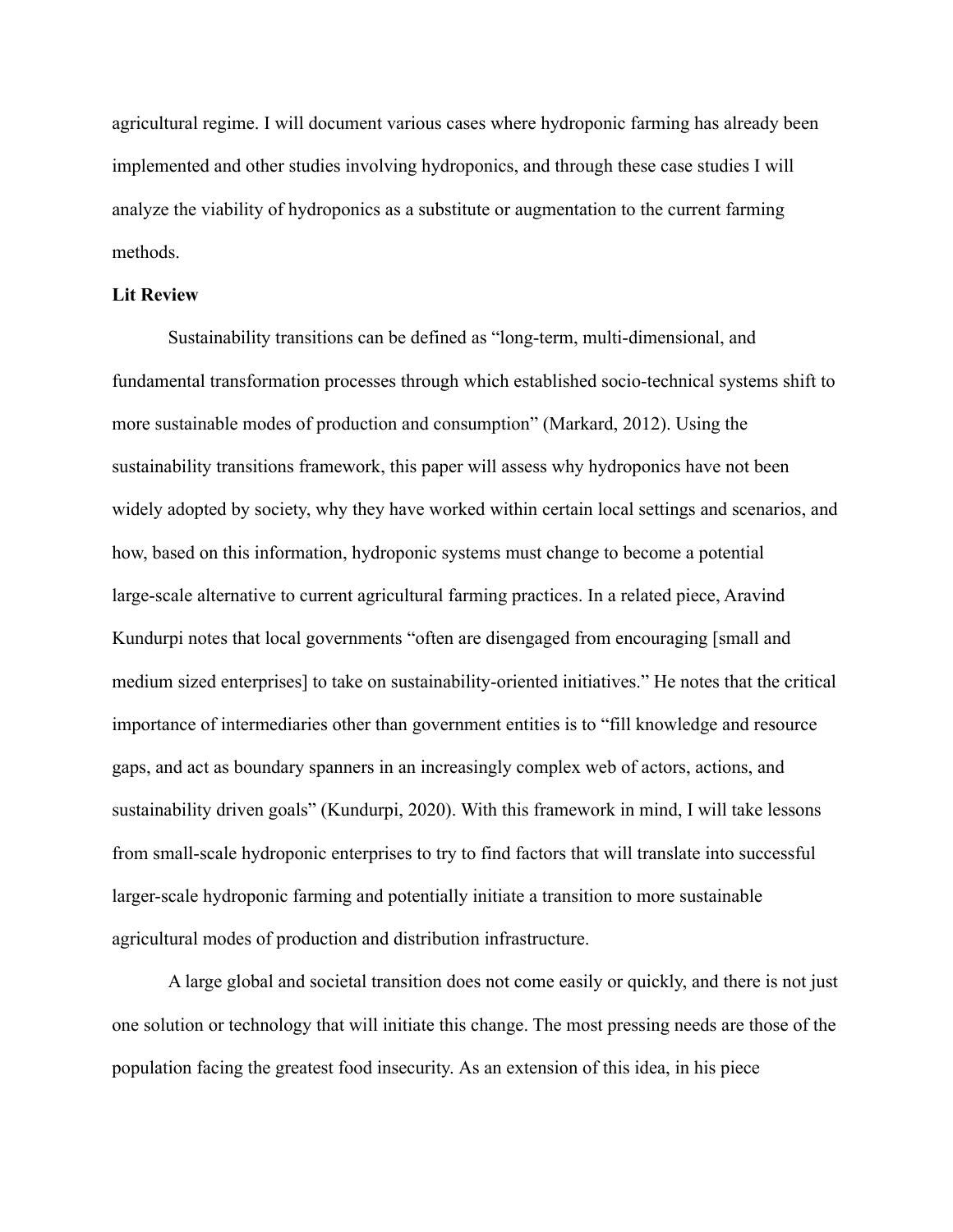*Alternative Design Scholarship: Working Toward Appropriate Design*, Dean Nieusma posits that alternative design must be considered to meet the needs of marginalized groups and work to direct their technology as wisely and fairly as possible. He notes that "designing for marginalized social groups requires paying attention to the deceptively complex fact that different people have different needs," as scholars have come to the realization that there are significant differences between a technology's developmental context and its use context. This is especially true of hydroponics, as we will see in the following case studies presented in this paper. Not one single hydroponic design offers a permanent solution to the transition from traditional agricultural practices to more sustainable methods. Nieusma proposes the idea of "appropriate design*"* which is meant to consider how "social power operates in design, and how it should operate to more adequately address the needs of marginalized social groups" (Nieusma, 2004). He identifies five important key themes which contribute to his concept of *appropriate design* including accounting for diversity, coping with disagreement, coping with uncertainty, understanding governing mentalities, and socially responsible design. I will use Nieusma's ideas of alternative design throughout my paper to highlight the differences in hydroponic systems presented in each case study.

#### **Dominant Hydroponics in the Market**

The current regime of agricultural practices is not sustainable. The negative effects of unsustainable farming methods include, but are not limited to, wasteful water consumption, soil erosion and degradation, pollution, excess nutrients, climate change, genetic erosion, and land conversion (Verma, 2017). Many of the big market players in hydroponics, including AeroFarms, Argus, and Emirates Farms, to name a few, are creating efficient top-of-the-line hydroponic systems integrating the most high-tech components (Wood, 2021). As a result of the high costs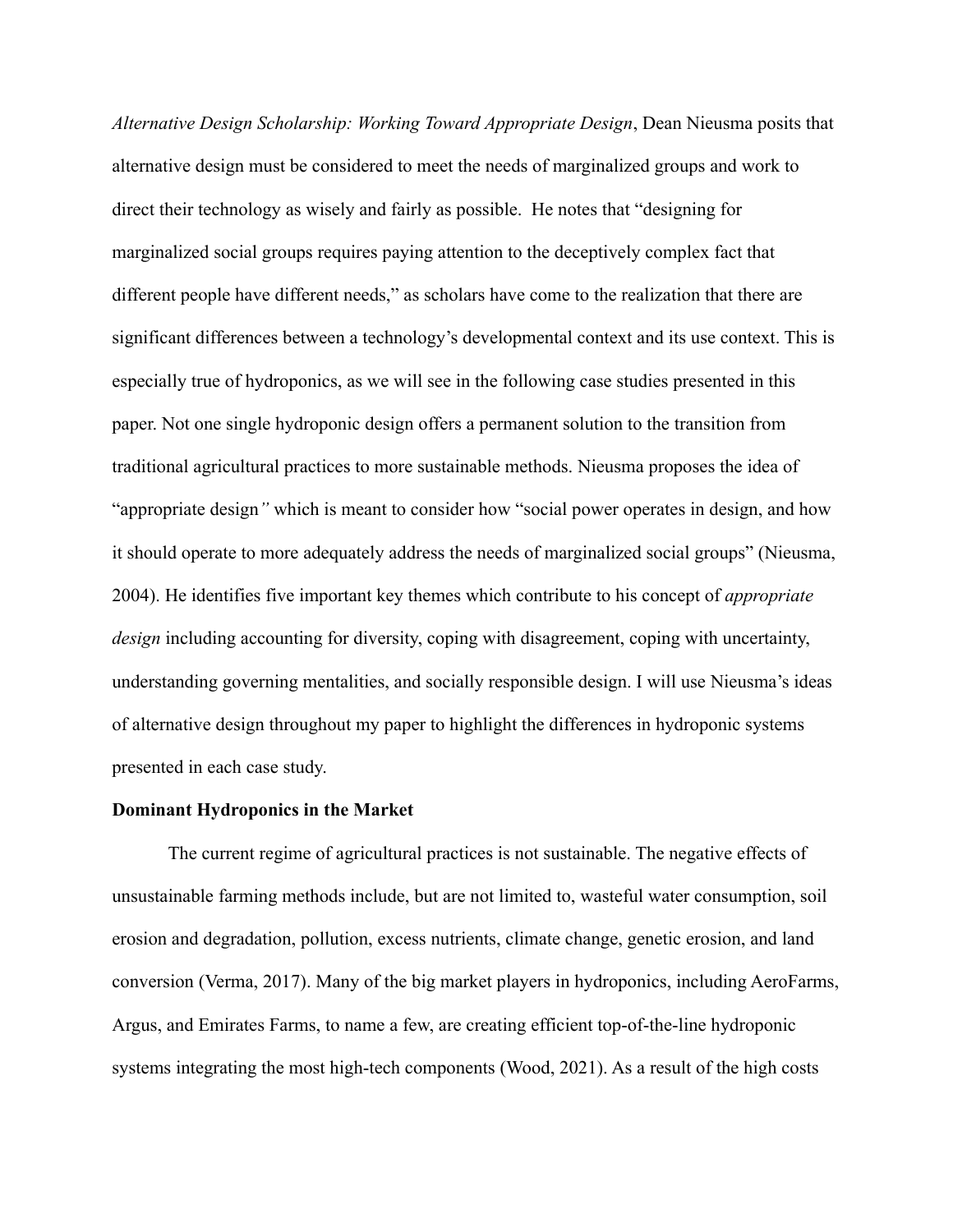that come with this advanced technology, the current market is tailored to well-off consumers and stakeholders, effectively halting the expansion of hydroponics into lower-income communities with limited resources. Despite this, smaller-scale efforts have been made to meet the needs of these less-fortunate consumers.

As an example, berries are one of the more difficult crops to cultivate hydroponically and hydroponic strawberries have yet to be sold on a commercial scale in the U.S. The current conventional mode of strawberry cultivation produces pesticide-riddled fruit and uses excessive fossil fuel for both year-round production and transportation from California and Latin America. However, Hiroki Koga and Brendan Somerville, two MBA students in New York and creators of Oishii, decided to grow the Omakase strawberry using vertical farming, selling these prized berries for a whopping \$50 for a box of only eight berries. While vertical farming has become popular and somewhat commercialized in Japan, many Americans are just not trained for or even aware of these methods. Also, hydroponics and vertical farming facilities are expensive to build, and Berkowitz explains that "by the time an aspiring titan of the industry is ready to sell flowering crops, they've already lost tens, if not hundreds, of millions of dollars." This also explains why there is a lack of crop diversification and limited offerings in the sector (Berkowitz, 2021). Oishii's vertical farming systems mimic the environment of the Japanese Alps including light rain, a cool breeze, sunlight and ideal temperatures (Boekhout, 2021). The berries have gained popularity through social media influencers and the berries are in high demand for fine-dining and Michelin-star restaurants in New York. The Omakase berry benefited from the allure of its uniqueness and exotic provenance: it was almost impossible to get a hold of an Omakase berry in the U.S. before the company began. However, for more conventional crops, transitioning to vertical and hydroponic farming is more difficult and comparatively expensive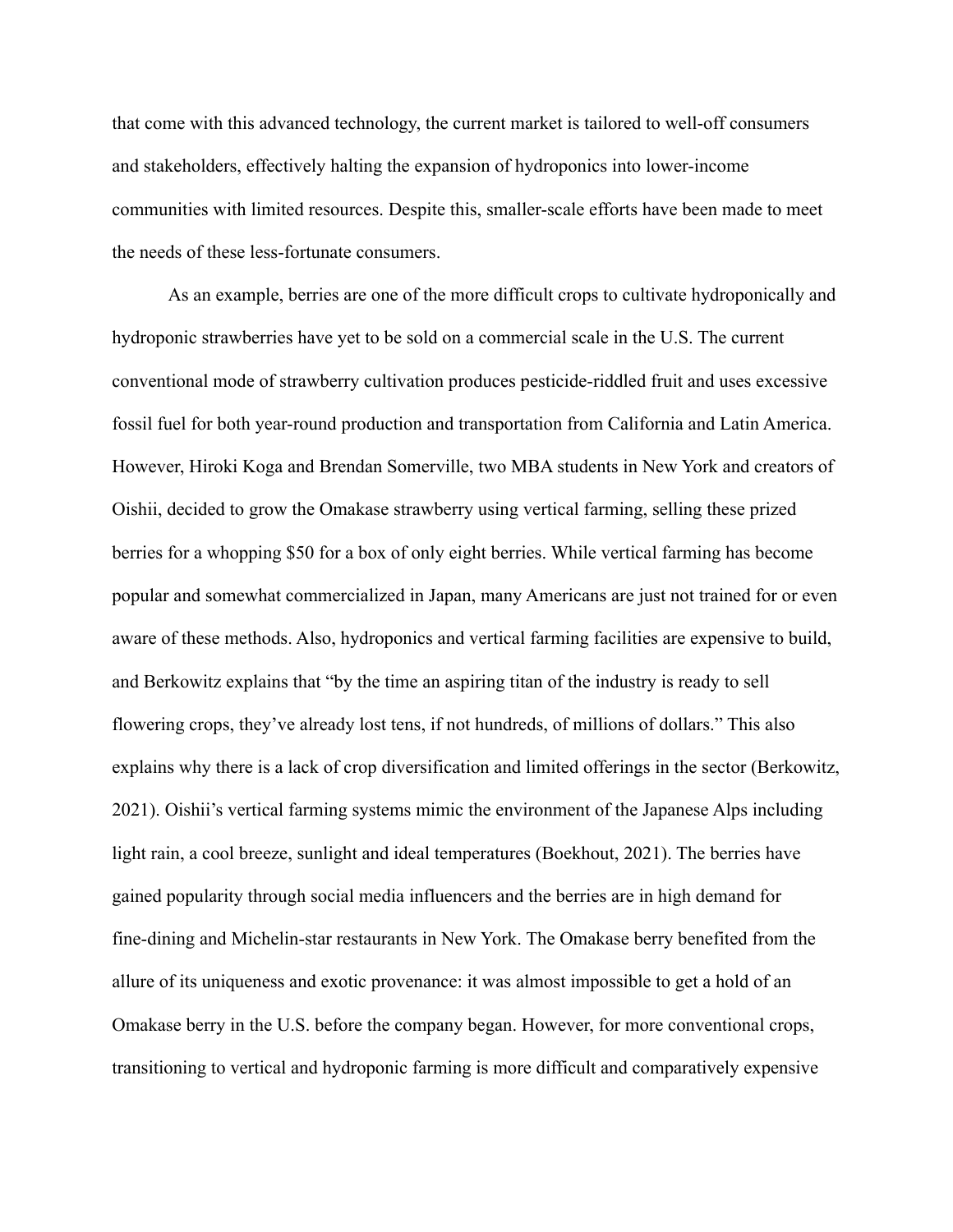since the space is already dominated by established traditional farming techniques. While Oishii's luxurious strawberries cater to the rich and successful, the same capital-intensive and complex farming techniques and hefty prices are not suitable for those less fortunate.

# **Hydroponics Relieving Food Insecurity**

Hydroponics, in some cases, have been used in urban settings to relieve food insecurity, especially in areas considered food deserts. Food deserts are defined by areas where people have limited access to a variety of healthy and affordable food. Common characteristics associated with these areas include lower income and vehicle availability, as well as limited access to public transportation (Dutko, 2012). As an example, Blue Sea Development Corporation created an affordable housing complex in the South Bronx, New York called Arbor House, which features a hydroponic rooftop farm. The building provides housing for residents earning sixty percent or less of the area median income, and the rooftop will produce enough fresh crops to meet the needs of up to four hundred and fifty people a year, all at affordable prices (Zeman, 2012). The hydroponic roof is irrigated by the property's own rainwater collection. Blue Sea Development was able to purchase the land from the New York City Housing Authority (NYCHA) at a below-market price in return for allocating units for underserved community members (Serlin, 2013). This hydroponic integration into affordable housing is only possible because of the partnership between the New York City Housing Authority and Blue Sea Development. More partnerships like these, which effectively reduce the cost of scarce resources, could lead to the successful development of hydroponics. The potential synergy of reducing food insecurity while promoting social goals of government or non-government organizations can make a meaningful difference. Taking advantage of open space on city rooftops is also a key component to this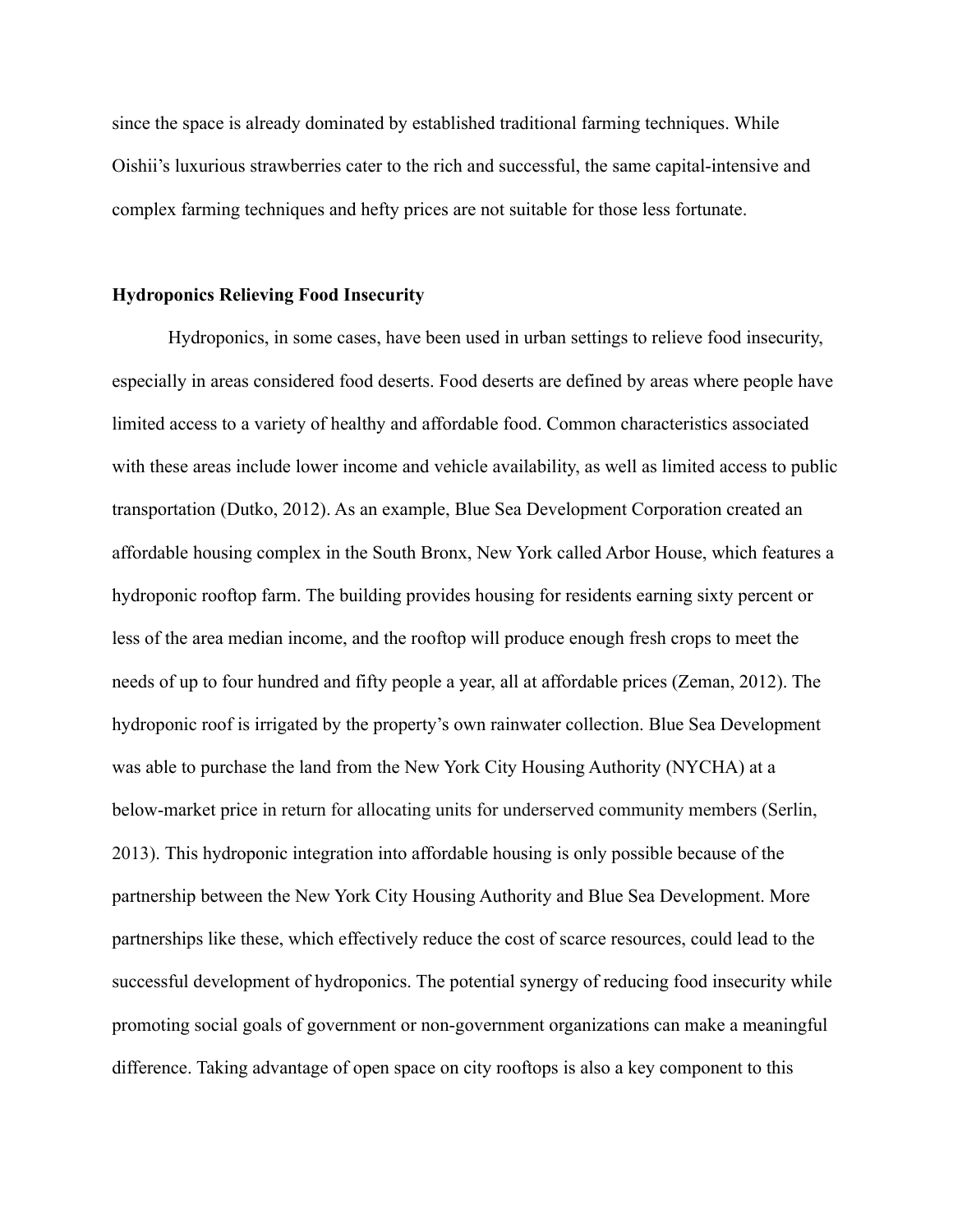greenhouse's success and it works as a proof of concept for this hydroponic system to potentially become integrated into other cities in a similar way. This case addresses Dean Nieusma's theme of diversity in appropriate design, as this rooftop structure meets the needs of marginalized communities and accounts for a location where finding fresh produce is especially difficult.

Food insecurity is especially a problem in places with limited fertile soil and arable land. In small island communities with deficient farming land, consumers pay a hefty premium for produce due to shipping and markups, as many of their grocery products must be imported. This only adds onto the economical stress of poverty-stricken small island communities. An example like this can be observed in Cape Eleuthera, Bahamas where the expense of imported products and a higher unemployment rate relative to the rest of the Bahamas causes economic unavailability of food on the island. In her research study, Alexandra Becraft makes the argument that small-scale hydroponic farms and hydroponic backyard gardens are a potential solution to providing local, fresh produce that would otherwise be unaffordable for most households. To conduct the study, Becraft estimated start-up costs for the at-home hydroponic system and modeled a home-made unit for its low cost, material accessibility, and ease of construction. However, the author does note obstacles that will need to be overcome including gauging interest from the local community, identifying availability of materials/resources, and assessing the affordability of maintaining the system for years to come (Becraft, 2017). In this study, the author mainly focuses on the cost considerations of the hydroponic system. Because most households in Cape Eleuthera cannot afford high-tech hydroponic growing systems as an at-home garden, hydroponic unit prototypes must be designed with the financial needs of the locals in mind. Additionally, to create an appropriate design, coping with uncertainty and ecological design must be considered beyond simply the cost of the hydroponic structure.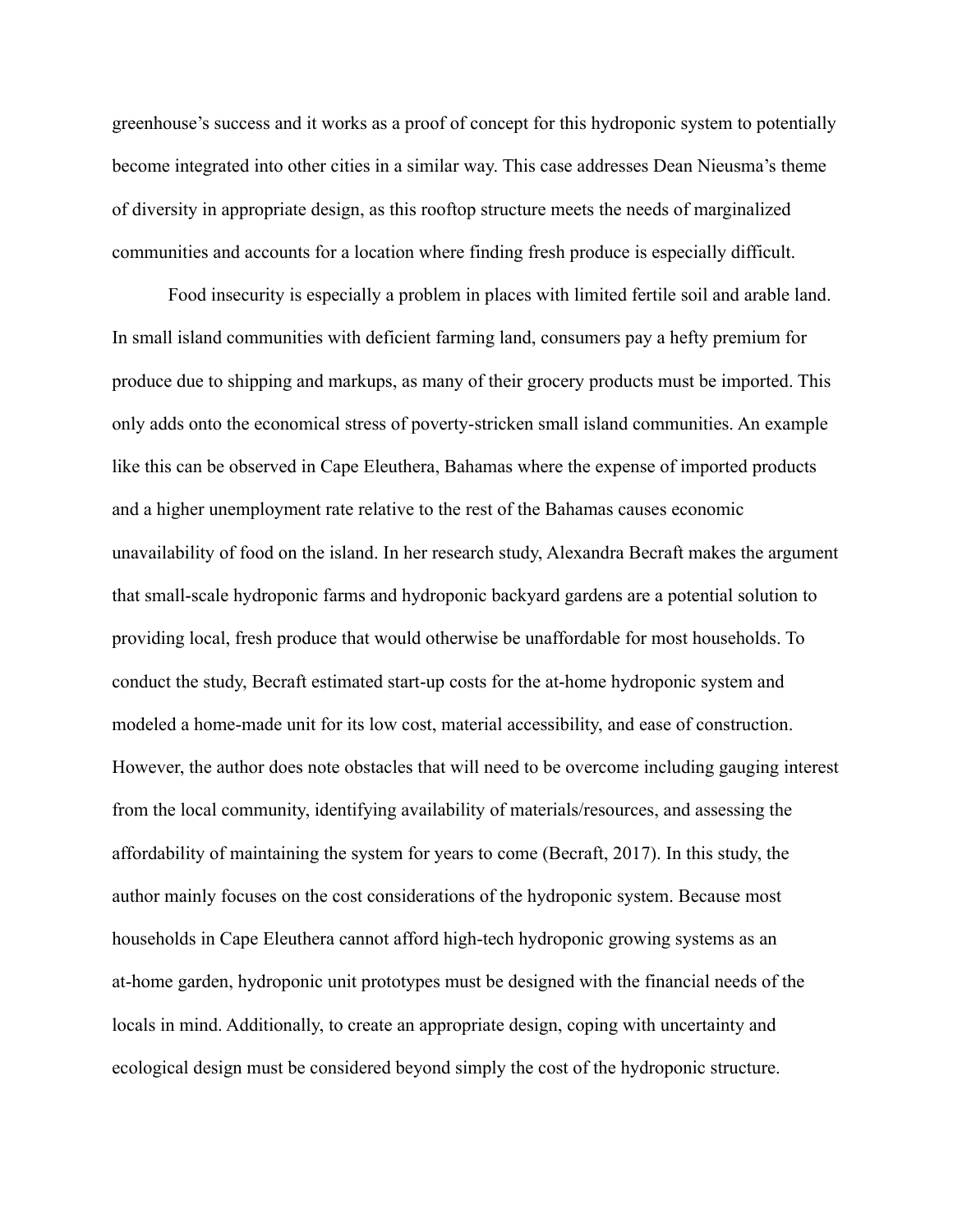Cultural needs must be met and there must be a strong understanding of how the system can be realistically implemented into an island like Cape Eleuthera based on the habits and lifestyles of those who live there and availability of resources. This same approach can be applied to many other regions globally.

#### **Using Hydroponics for Mental, Social, and Educational Benefits**

Not only does hydroponics offer a remedy to food insecurity, but it also provides other advantages to society including mental health and educational benefits. For example, the John E. Polk Correctional Facility in Seminole County, Florida, has introduced hydroponic farming as a tool to boost self-confidence, increase morale, and prompt interest in learning among inmates. The Bureau of Justice found that 83% of state prisoners were arrested at least once within nine years following their release, so providing educational training using hydroponics is a method used to try to reduce recidivism. The greenhouse sells \$9,000 in produce annually to the facility's cafeteria which greatly increases the amount of fresh produce being served to both inmates and deputies (Wooten, 2020). Another institution using hydroponics as an educational tool are schools. For example, a school in Brooklyn, New York is using hydroponics to combat food injustice and close the gap for healthy food. Many students at the Brownsville Collaborative Middle School are pre-diabetic due to the lack of fresh produce available in the low-income neighborhood. The principal of the school reported that he counted more than 20 fast-food restaurants in the area, noting a pattern that grocery stores tend to settle in wealthier areas. The fruits and vegetables grown are used in the school cafeteria and are also sold at a discount from market rates to community members. Studies have shown that students exposed to hands-on learning, including cooking and gardening activities, "ate triple the amount of fruits and vegetables as students did in schools with less of this kind of learning" (Lloyd, 2019). Several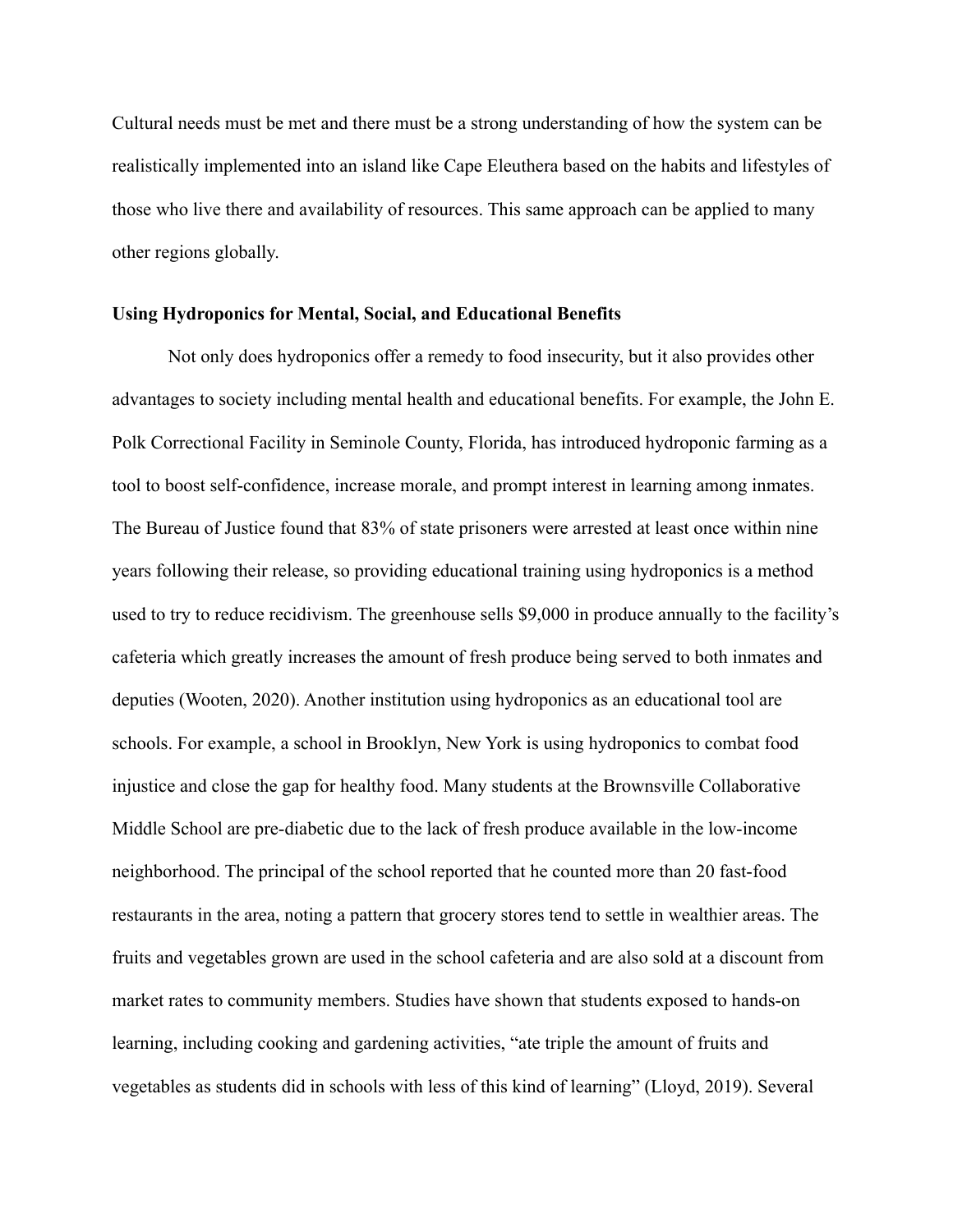non-profit organizations have been involved in building other hydroponic greenhouses meant for schools, including schools in New York, New Jersey, Minneapolis, and more (Lloyd, 2019). Implementing hydroponics into communities in creative ways can help start a dialogue around hydroponic growing. By introducing hydroponics to school children, this can create a cultural change where familiarity and comfort with this process becomes widespread. It is in these small community settings where the full potential of hydroponics can be uncovered and grown. These cases exemplify how hydroponics can be implemented in a socially appropriate way to not only improve access to healthy foods but also benefit marginal members of society by supporting their mental health and engagement with the environment.

Another innovative and creative use of hydroponics for education is the Science Barge in Yonkers, New York, on the Hudson River. This is a floating, recirculating hydroponic greenhouse and science museum with a mission to encourage cities to grow and supply their own food, since transportation costs and traditional farming methods contribute to pollution. The systems on the barge were designed for urban rooftops but were placed on the water for demonstration purposes. The museum acts as a powerful environmental educator offering educational programs, school field trips, and camps in the summer, inviting students to learn about renewable energy (New York by Rail, 2022). The barge itself is self-sufficient using rainwater irrigation, electricity provided by solar panels, wind turbines, and a biodiesel generator running on 100% plant derived fuel. The facility grows a variety of fruits and vegetables, which go to school lunches or local farmers markets – all with zero net carbon emissions, no chemical pesticides, and zero runoff (Zeman, 2012). Though a floating hydroponic system may be impractical to use functionally in all regions and settings, here it serves the purpose of introducing the idea and benefits of hydroponics to children at a young age so that perhaps these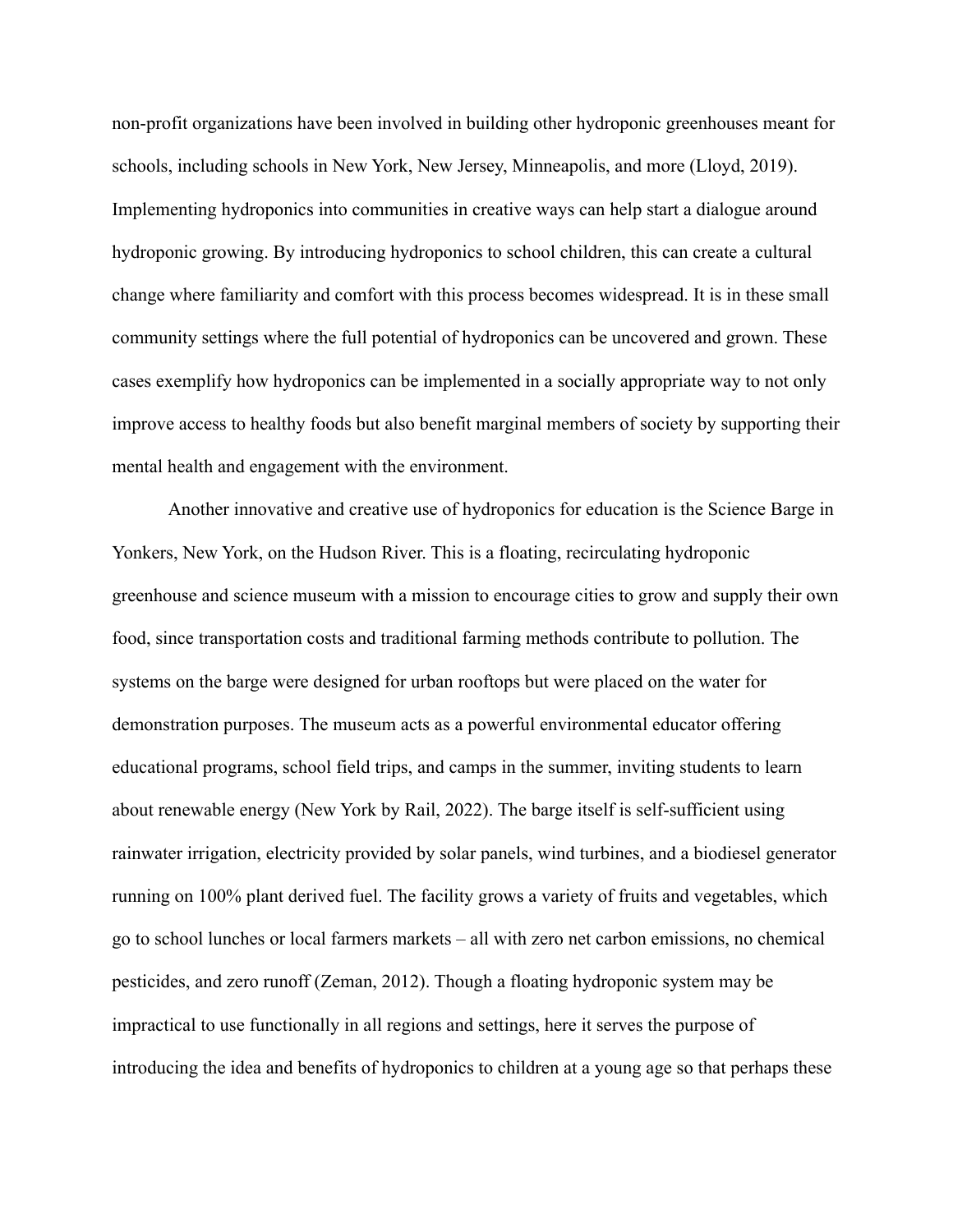children can use this knowledge to build a more sustainable future. Creating awareness is one of the first steps in building a sustainable transition. This educationally motivated projects not only serve to help open the governing mentality to the idea of sustainable agriculture, but they can also challenge the consumer-centric nature of the marketplace.

While hydroponics serves as an educational tool, low-tech hydroponic systems are saving lives in Algeria. Near Tindouf, Algeria, Sahrawi refugee camps have emerged beginning in 1975 following the war between Morocco and the Polisario Front. These camps have an estimated population of 173,000 Sahrawis (the indigenous people of Western Sahara) and around 30,000- 40,000 nomadic herders. With the war ending in 1991, the nomadic economy experienced significant damage and as a result most of the population resides in the Tindouf camps. The harsh and isolated desert environment, coupled with the population's historic reliance on nomadic pastoralism of camels, goats, and sheep, limits opportunities for self-reliance thus forcing the refugees to become dependent on humanitarian assistance for their survival (Safari, 2018). In 2016, a Sahrawi refugee named Taleb Brahim, previously trained as an engineer in Syria, began experimenting with hydroponic agriculture because of its water-efficient properties. He began a program called H2Grow which trains refugees on how to create and use low-tech hydroponic systems, Brahim's system is even being tested in other refugee camps including Chad, Jordan, Sudan and Kenya. In each of these places the system could be modified and optimized to meet local needs. In Algeria the system is used to grow barley to feed the livestock therefore eliminating the need to find pastures for animals to graze and improving food security by increasing access to milk and meat. Expensive, complex, and high-tech systems would have never been feasible given the conditions and cultural practices of these communities. Overall, H2Grow proved successful in almost all cases, though it was sometimes challenging for refugees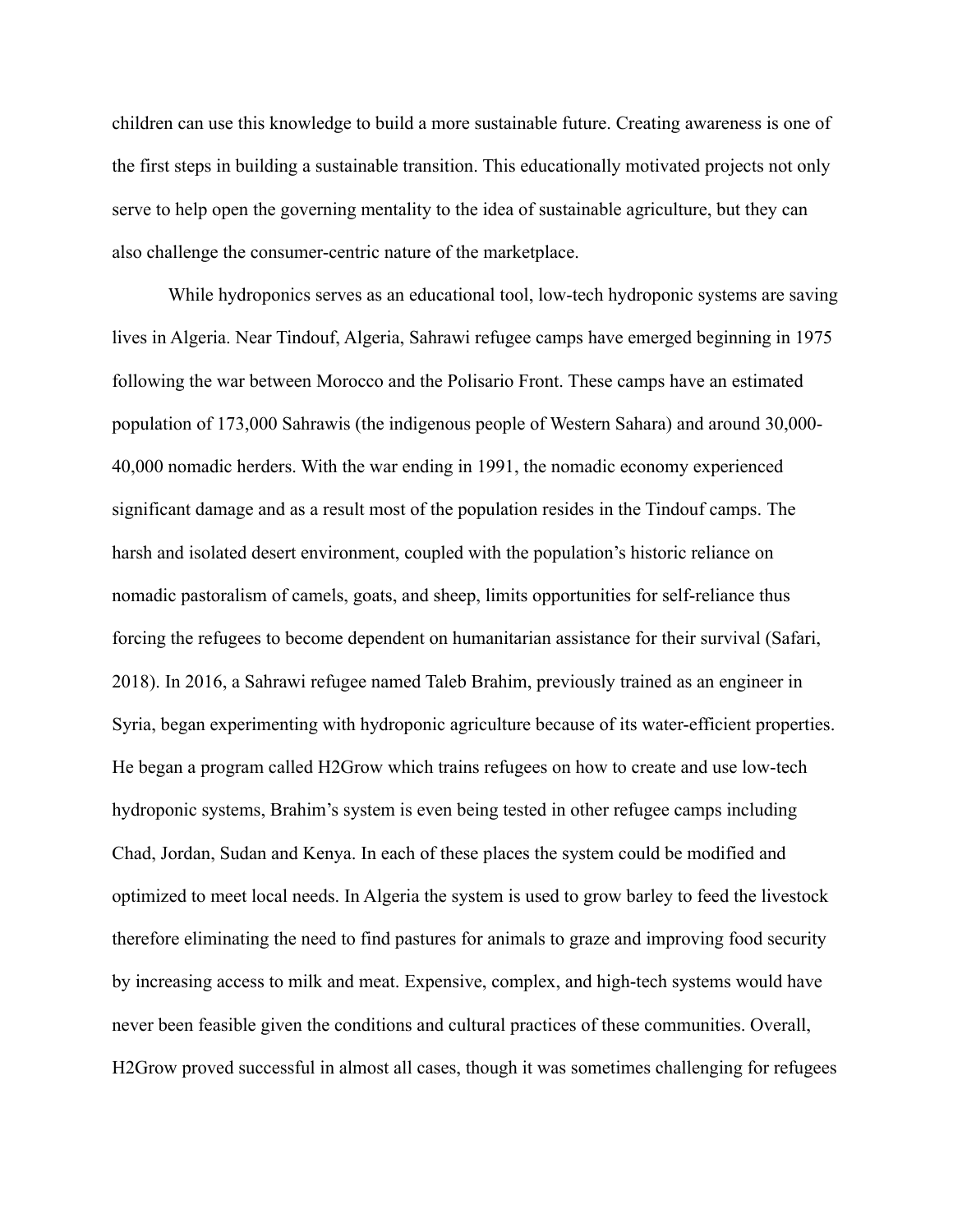with a history of nomadic movement to pick up hydroponics because they are not used to being stationary for long periods of time. Porges states that "the lesson of climate resilience in Tindouf is that refugee communities are not essentially alike; they retain the practices, skills and cultural contexts of their pre-displacement worlds, and climate resilience policies must be implemented in that context" (Porges, 2020). This aligns almost exactly with Dean Nieusma's argument about alternative design, proving that even slight modifications of a simple system can mean communities can learn to adopt hydroponic or alternative sustainable technology. In this case, the design has been adapted to accommodate the nomads' norms, or governing mentality, by producing food for their animals, which is the basis of their economic activity. In turn the refugees have also had to adapt to a more stationary mode of production. This case is a good indicator of how when traditional farming becomes impossible, hydroponics proves to be a positive substitute.

#### **Discussion**

This paper explores the potential of a shift from traditional agricultural methods to hydroponic farming through the lens of the sustainability transitions framework. After collecting various scenarios and case studies involving hydroponics, it is clear that not one hydroponic system design offers a solution to this shift, as transitions are not monolithic. A transition to more sustainable agriculture is not just necessary, it is critical to meeting the needs of the world's population; such a transition will have to come about as the culmination of various small-setting hydroponic systems lead to a commercial transformation. Even once hydroponics grows in popularity and normality, modified and low-tech hydroponics will likely need to be implemented in creative ways to meet the needs of communities, different societies, and cultures. For hydroponics, appropriate design does not just look like one thing. It is very flexible and can be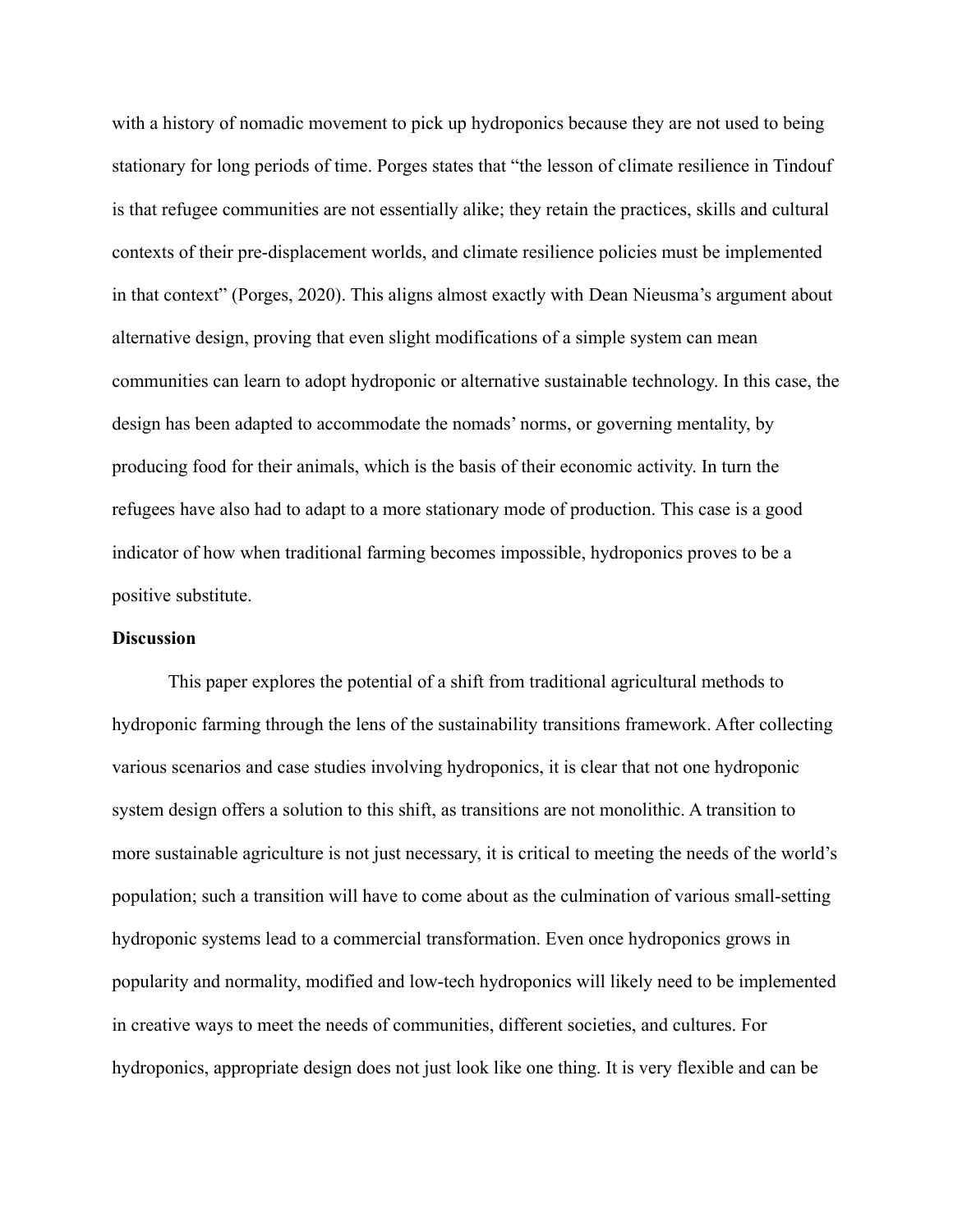adopted into a lot of different settings. As a result, this limits the speed at which we can transition to a more sustainable production system because it will take a lot of brain power and many iterations, experimentation, and trial and error to make hydroponics a viable option for all groups. What is surprising is the number of benefits hydroponics can offer aside from aiding in food insecurity. The mental and societal advantages hydroponics offers when in the right settings is shocking. Future studies could look deeper into already existing commercial-scale hydroponic firms and work with these firms to reduce capital costs and figure out how to cater to those less fortunate. Hydroponic designers will have to consider cultural contexts when creating their systems and could figure out ways in which practical and simple modifications can be made by groups to meet their needs.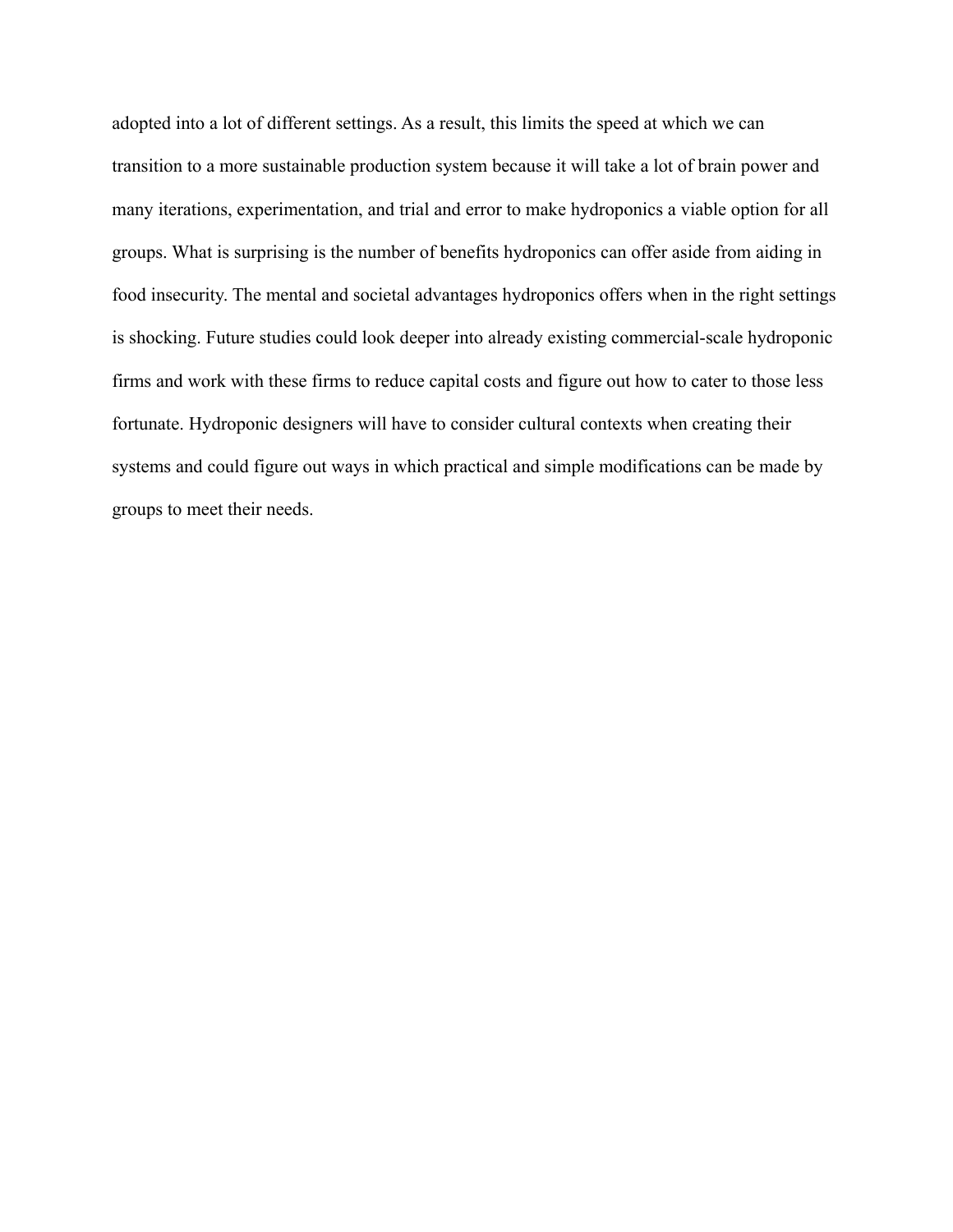## **References**

- Becraft, A. (2017, April 21). *Potential for Home-use Hydroponic Systems to Increase Food Security in Cape Eleuthera, Bahamas*. College of Agricultural, Consumer and Environmental SciencesUniversity of Illinoisat Urbana-Champaign. Retrieved October 27, 2021, from https://ojs.library.illinois.edu/index.php/iaces/article/view/472/434.
- Berkowitz, J. (2021, November 11). *Meet Oishii, the Tesla of strawberries that could upend the \$1.3 trillion produce market*. Fast Company. Retrieved March 7, 2022, from https://www.fastcompany.com/90680914/meet-oishii-the-tesla-of-strawberries-that-could -upend-the-1-3-trillion-produce-market
- Boekhout, R. (2021, April 19). *Oishii: "we'll be launching our everyday Berry which will be much more accessible"*. Verticalfarmdaily.com: global indoor farming news. Retrieved March 7, 2022, from https://www.verticalfarmdaily.com/article/9312717/oishii-we-ll-be-launching-our-everyday -berry-which-will-be-much-more-accessible/
- Boylan, C. (2020, November 9). *The Future of Farming: Hydroponics PSCI*. Princeton University. Retrieved October 4, 2021, from https://psci.princeton.edu/tips/2020/11/9/the-future-of-farming-hydroponics.
- Byrne, D. (2021, April 12). *Food Security Generally*. ArcGIS StoryMaps. Retrieved October 3, 2021, from https://storymaps.arcgis.com/stories/c4919ad9fc994d0c9e7ba7d539daaacc.
- Cheng, D., et. al., (2021, August 7). *Climate Change 2021 The Physical Science Basis Summary for Policymakers*. Intergovernmental Panel on Climate Change. Retrieved October 17, 2021, from https://www.ipcc.ch/report/ar6/wg1/downloads/report/IPCC\_AR6\_WGI\_SPM.pdf.
- Dutko, P., Ver Ploeg, M., & Farrigan, T. (2012, August). *Characteristics and Influential Factors of Food Deserts*. United States Department of Agriculture. Retrieved November 1, 2021, from https://www.ers.usda.gov/webdocs/publications/45014/30940\_err140.pdf.
- Espiritu, K. (2019, October 3). *History of hydroponics: When Was Hydroponics Invented?* Epic Gardening. Retrieved October 4, 2021, from https://www.epicgardening.com/history-of-hydroponics/.
- Hoherchak, K., & Stein, K. (2020). (rep.). *Hydroponic Crop Cultivation (HCC) for Food Security in Small Island Developing States*. Charlottesville, Virginia.
- Kundurpi, A., Westman, L., Luederitz, C., Burch, S., & Mercado, A. (2020, December 1). *Navigating between adaptation and transformation: How intermediaries support*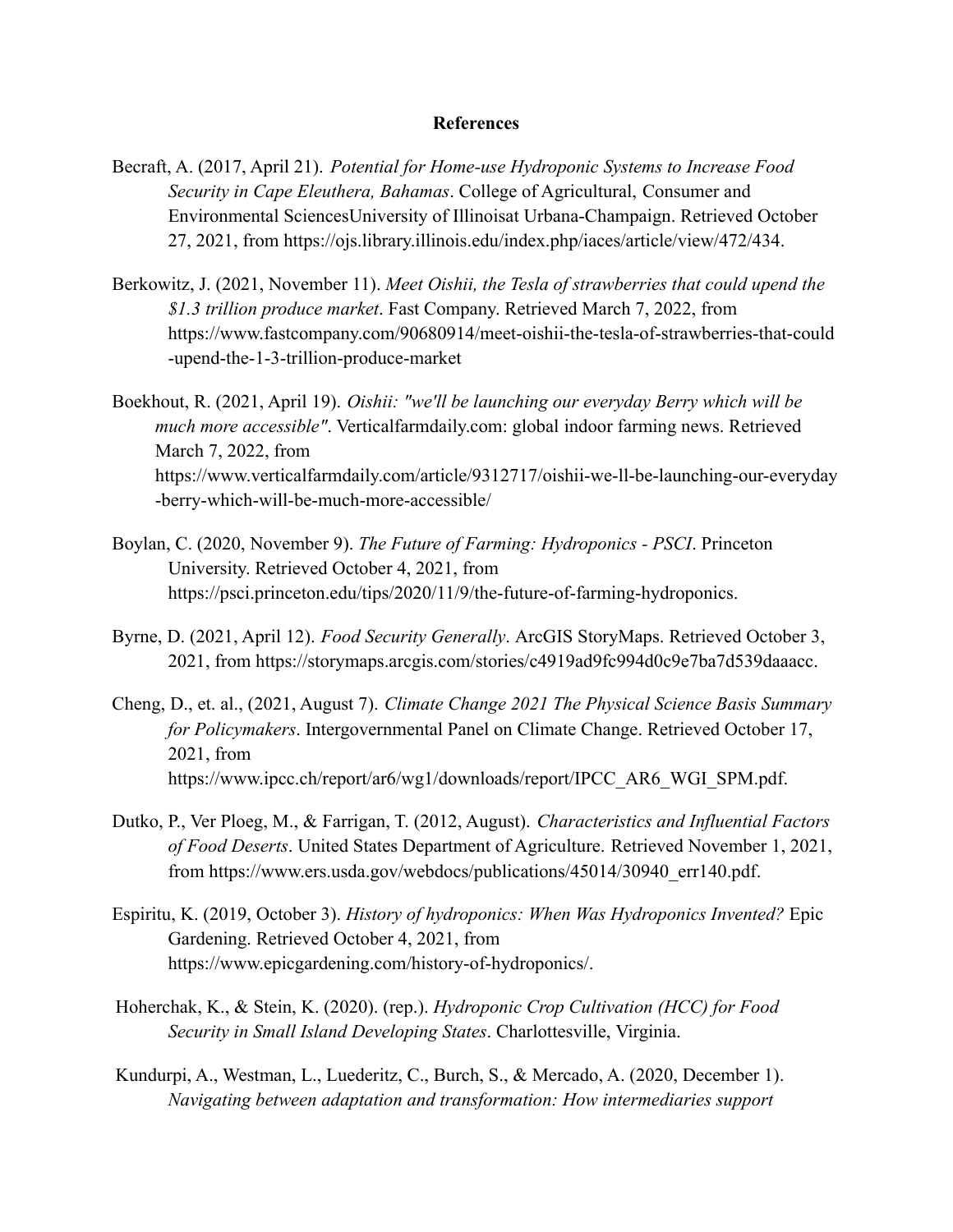*businesses in sustainability transitions*. Journal of Cleaner Production. Retrieved October 27, 2021, from https://www.sciencedirect.com/science/article/pii/S0959652620354123#bib14.

- Lloyd, R. (2019, July 7). *How Hydroponic School Gardens Can Cultivate Food Justice, Year-Round*. NPR. Retrieved October 29, 2021, from https://www.npr.org/sections/thesalt/2019/07/07/737789983/how-hydroponic-school-gard ens-can-cultivate-food-justice-year-round.
- Markard, J., Raven, R., & Truffer, B. (2012, March 30). *Sustainability Transitions: An emerging field of research and its prospects*. Research Policy. Retrieved October 23, 2021, from https://www.sciencedirect.com/science/article/pii/S004873331200056X?casa\_token=Z5F Y5G0FEy4AAAAA%3AxP2P5cEk4HvL53zS-6S21ubvoTnIMko42bhorAp1KrS6-oLB8 HNCioAvK9yfSckTd5wRQ2P7bA.
- Nieusma, D. (2004). Alternative Design Scholarship: Working Toward Appropriate Design. Massachusetts Institute of Technology.
- Porges, M. (2020, June 1). *Environmental challenges and local strategies in Western Sahara*. Revista Migraciones Forzadas (64), 5 - 8.
- Porter, J. R. (n.d.). *The World's Food Supply is Made Insecure by Climate Change*. United Nations. Retrieved November 3, 2021, from https://www.un.org/en/academic-impact/worlds-food-supply-made-insecure-climate-chan ge.
- Safari, E., Meyerseipp, K., Brahim, T., & Abdelhay, M. (2018). *How to Grow Green Deep in the Sahara Desert*. World Food Programme. Retrieved March 7, 2022, from https://innovation.wfp.org/project/h2grow-hydroponics/how-grow-green-deep-sahara-deser t
- Serlin, C. (2013, March 12). *Developer Raises the Bar in the Bronx*. The Journal of the American Institute of Architects. Retrieved October 23, 2021, from https://www.architectmagazine.com/technology/developer-raises-the-bar-in-the-bronx o.
- *The Science Barge*. New York by Rail. (2022). Retrieved March 7, 2022, from https://www.newyorkbyrail.com/local-guide/the-science-barge/
- United Nations. (n.d.). *About Small Island Developing States*. United Nations. Retrieved October 20, 2021, from https://www.un.org/ohrlls/content/about-small-island-developing-states.